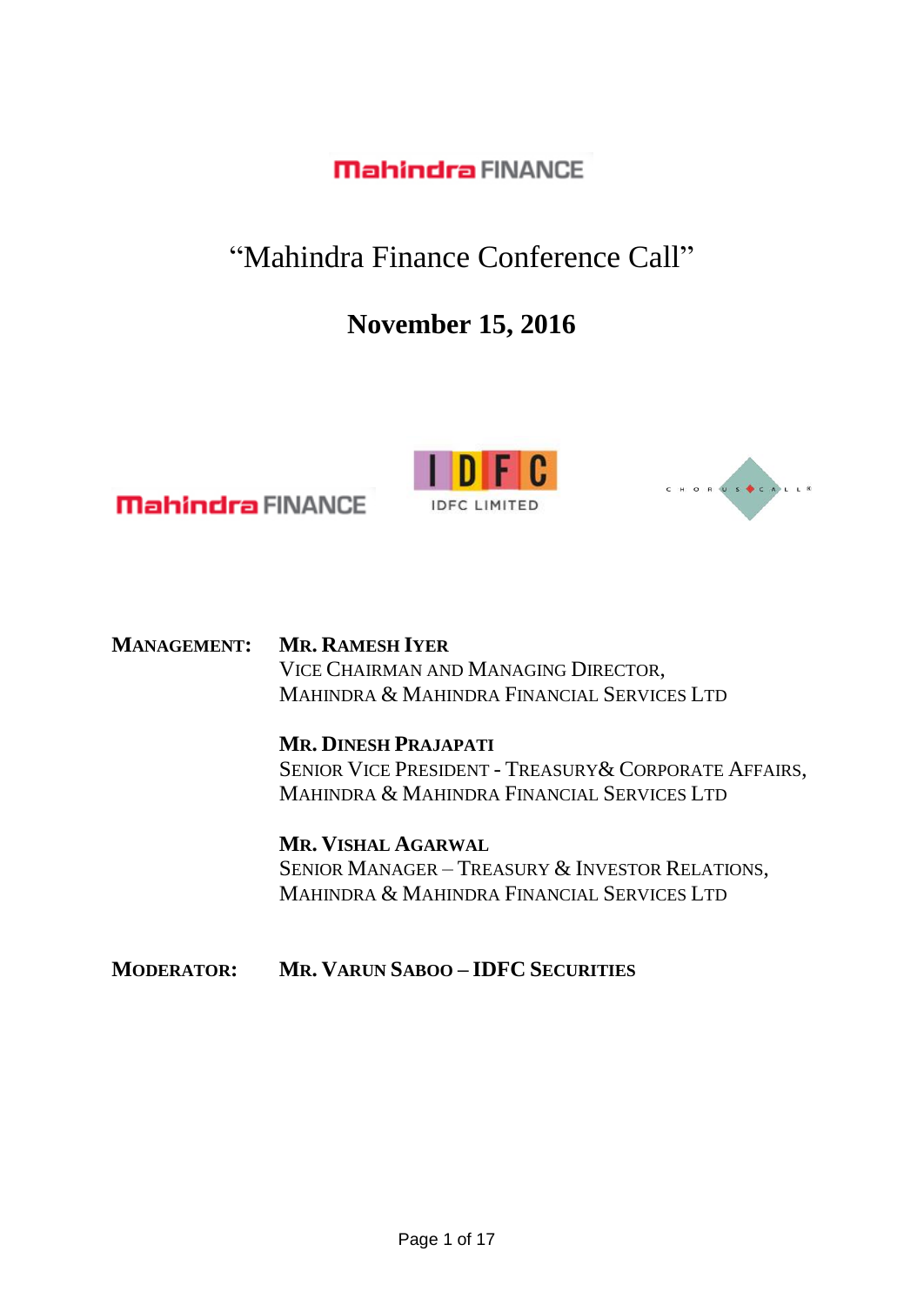- **Moderator:** Good Day, Ladies and Gentlemen, and welcome to the Mahindra Finance Conference Call hosted by IDFC Securities Limited. As a reminder, all participant lines will be in the listen only mode and there will be an opportunity for you to ask questions after the presentation concludes. Should you need assistance during this conference call, please signal an operator by pressing '\*' and then '0' on your touchtone phone. Please note that this conference is being recorded. I would now like to hand the conference over to Mr. Varun Saboo from IDFC Securities. Thank you and over to you, sir.
- **Varun Saboo:** Hello, everyone. Thanks a lot for joining into the call. And thanks a lot Iyer sir, Prajapati sir and Vishal for doing this call with us. It was very important for the entire investor community to know the kind of impact that you all are seeing. And also, if you all can throw some light upon how this entire demonetization measures by the Government of India could impact the NBFC space. Sir, we can start the call. You can probably give a small brief and then probably we can open it for Q&A.
- **Ramesh Iyer:** Good morning, everyone. These are times which you do not really forecast and then it comes and hits you. And we internally call this as another disruption or a moment of disruption that we need to respond to. But I think it may be important to once again understand our customer profile before we can get into how does it really worry us or where does it impact us.

To be very, very clear, our customers are all earn and pay customers, so we do not work with a large contracting segment or a very wealthy contracting segment or a farmer segment where there will be a problem of plenty stored and therefore how are they going to use it in the next level. Our problem is very, very current, in the sense that are people earning today or they are not earning today. So, I think to that extent the currency not being in circulation does impact the kind of slowness in the business, given the volume of business and that will definitely have an impact until the new currency comes back into circulation for people to start working again. So, that is one level of impact that we would definitely see that that is going to have a temporary impact on us.

I think the other segment of customer that we work with are the farmers who have crop in hand that they would have normally sold it to maybe a broker or an adatiyas and who would have given them cash, I think that transaction is being held up for wanting to know what next is the government going to buy, if they buy it at what price they are buying it. So there will be some delays that is happening out of it. But they are backed with not a perishable crop, therefore the good news is that they can be sold as things get sorted out. But I think there will be a cost of holding this which will be a warehousing cost which will come to a farmer which one will have to see how one handles it.

We internally look at it as an opportunity to also dive deep into the business model to start understanding how do we handle our customers. So almost everyone is on the street, meeting the customer, hearing a customers' voice and understanding from a customer as to what exactly is their pain point. Unfortunate it is just three, four days from now but everyone is speculating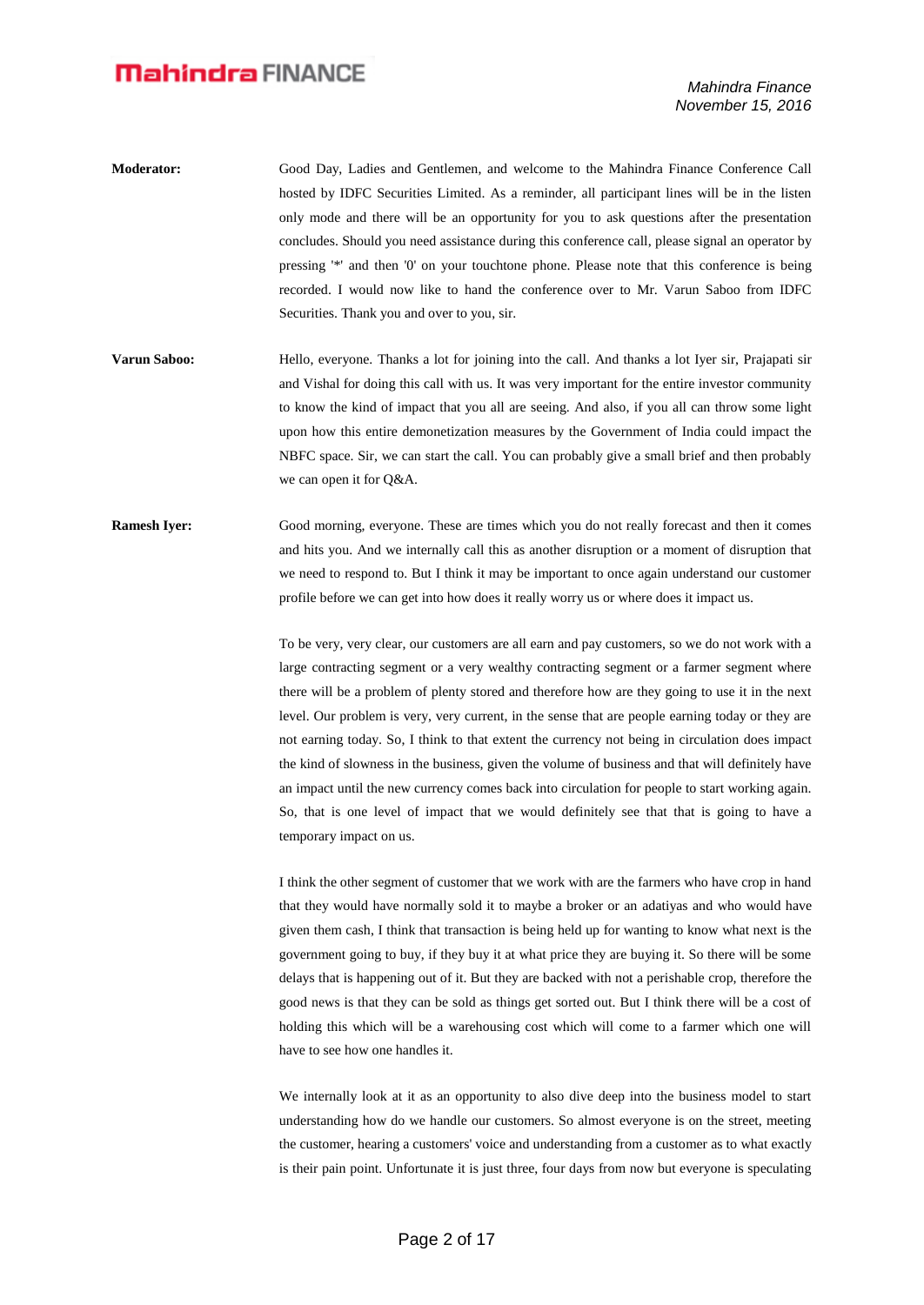in their own way, each one is imagining what is likely to happen, each one is giving a response of what is necessary. But that is not necessarily the right response.

We have taken other way around, we said let us not over react to this, let us go and start meeting all customers. Anyways, we would have met them for our collections, we meet them, let us understand. So one clear input that we get internally is that it is the time to draw a very clear vertical line with 80% of our customers who are in zero, one bucket or two bucket who have been paying us regularly, maybe temporarily not being able to pay, I think we will want to partner this customer and even if they tell us give us 15 days time, maybe give us 30 days time, I think we are not going to take any kneejerk reaction to these customer, we are going to work with them, give them the required time, collect the installment as they start earning and they will pay us.

I think the other 20% of the customer who anyway have not paid us for three months, four months, five months, I do not think they have reasons to tell us that they have lot of Rs. 500 and Rs. 1000 note. I think the fundamental question we are asking them, if you had it then why the hell you did not pay us. So, I think there the decision is very clear that if they have the money take them to the bank, get it deposited in their account and get an instrumentor ask them to surrender the vehicle. So maybe this is going to be a time where we will have a very, very clear view between good customer and not so good customer. And not so good customer, I think we will take one clear direction and view on this. And we are fortunate that collaterals have decent resale price, so we are not going to lose money out of these collateral, but at least we will reduce the problem size for ourselves as we go along.

But is it as easy as I am expressing it to you? I think it calls for a tremendous level of effort from the organization which is why the entire organization is out and working on this. We also think it is a very, very strong administrative hassle more than really a business impact, because even if people have money they have to go to the bank, deposit cash, give us an instrument. I think what are we solving of the past, these customers could have gone to the bank even then for depositing when they gave us a post dated cheques. But it is just that we are provided branches and the convenience of administration, so they came and deposited the money with us instead of going to the bank. Today we will have to recreate that connection, take them back into the bank, get them to deposit it in the bank and then give us a cheques or a pay order against it.

So it all are going to take a little high effort. It is an administrative effort. I am not able to see this as a beginning of a new collection problem for our set of customers because they are not the ones who had to get lot of money from the market from which they have to pay us. I think these are customers who earned topay or they work with governments like municipalities, local irrigation department, etc. it will have its own delay but I am not able to see this as something that is going to crack the business model. But this is something that will need us to revisit business model, create very strong administrative processes around it.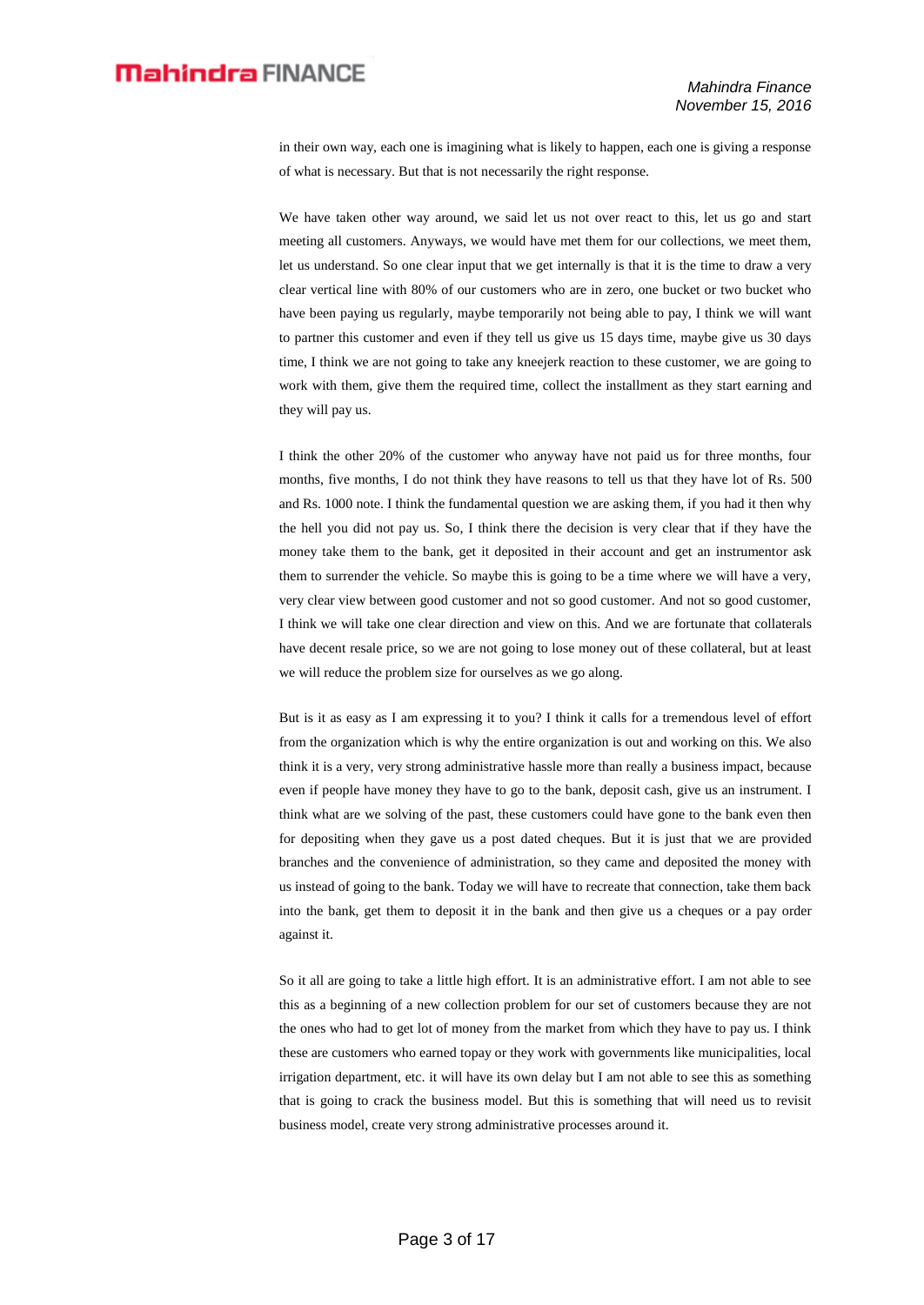But one thing we are staying clearly away from is, we do not want to be seen as an organization which is accepting a Rs. 500 or Rs. 1000 note just because someone says I will come and settle your overdue. We do not want to be kind of seen weakening on any of our governance practices, so we have sent out very clear instructions to our branches not to accept any currencies of these types, take them to bank if necessary. Internally we are dialoging with our own banks with whom we have strong relationships to say that can we get our customers and is there a possibility and facility by which you will give them a little ease of operation rather than they need to stand in long queues, etc. We are also, as I said, engaging with every customer and we will be willing to and we were always but in this situation, even more willing to accept part installment, daily payments from three-wheeler operators.

So these kind of administrative inconvenience, we are willing to accept. I am reasonably convinced that we will get lot of Rs. 10, Rs. 20, Rs. 50, Rs. 5 coin, Rs. 10 coins, etc., from these kind of operators who will collect from customers, only these denominations. Earlier, they were converting it into a Rs. 500 and Rs. 1000, going into the local market, going into the broking system, returning these kind of small changes which are used for different purposes and get back a Rs. 500 and Rs. 1000 to handle it better. In this round, they will come and possibly put it on our table to say this is the kind of money and we will have to incur that extra effort and cost for handling it. But I also think that in these three, four days what we have seen may not be good enough for us to give all reactions. It could be a little premature, so I think another two weeks from here, three weeks from here, when we would have almost got in touch with almost all types of and all segments of customers,I think we would know things much, much better.

But even as we speak, I must tell you that that 30%, 40% of customers who are otherwise paying us through post dated cheques, etc, will continue to do so, for them it is not a major, major impact but there will be some delays in terms of business volumes at the market place is concerned. Our concern also possibly shifts to buying of vehicles. People, even if they had money to buy vehicles I think they will delay buying of vehicle, they will wait and see what next. So that is more a sentimental impact of why buy something when you do not know what next.

So, you will see some delays that may happen but you would not kind of know it until another couple of weeks, because even today after the festival demand normally it would be a little low demand to start with, it only picks up from mid-November to go to end-November. But I personally think that customers may want to ask a question, is this time to buy or is it good to wait for another couple of weeks and then know how things change and then take the next decision.

So I think net-net, I would think these are definitely a new disruptive movement that we would not have forecasted for. These are times where we need to be administratively stronger. These are times where you really spend a lot of time on the field engaging with customers to understand their pain points. But more importantly, these are times when you partner good customers and give them some kind of a support that may be required, including maybe give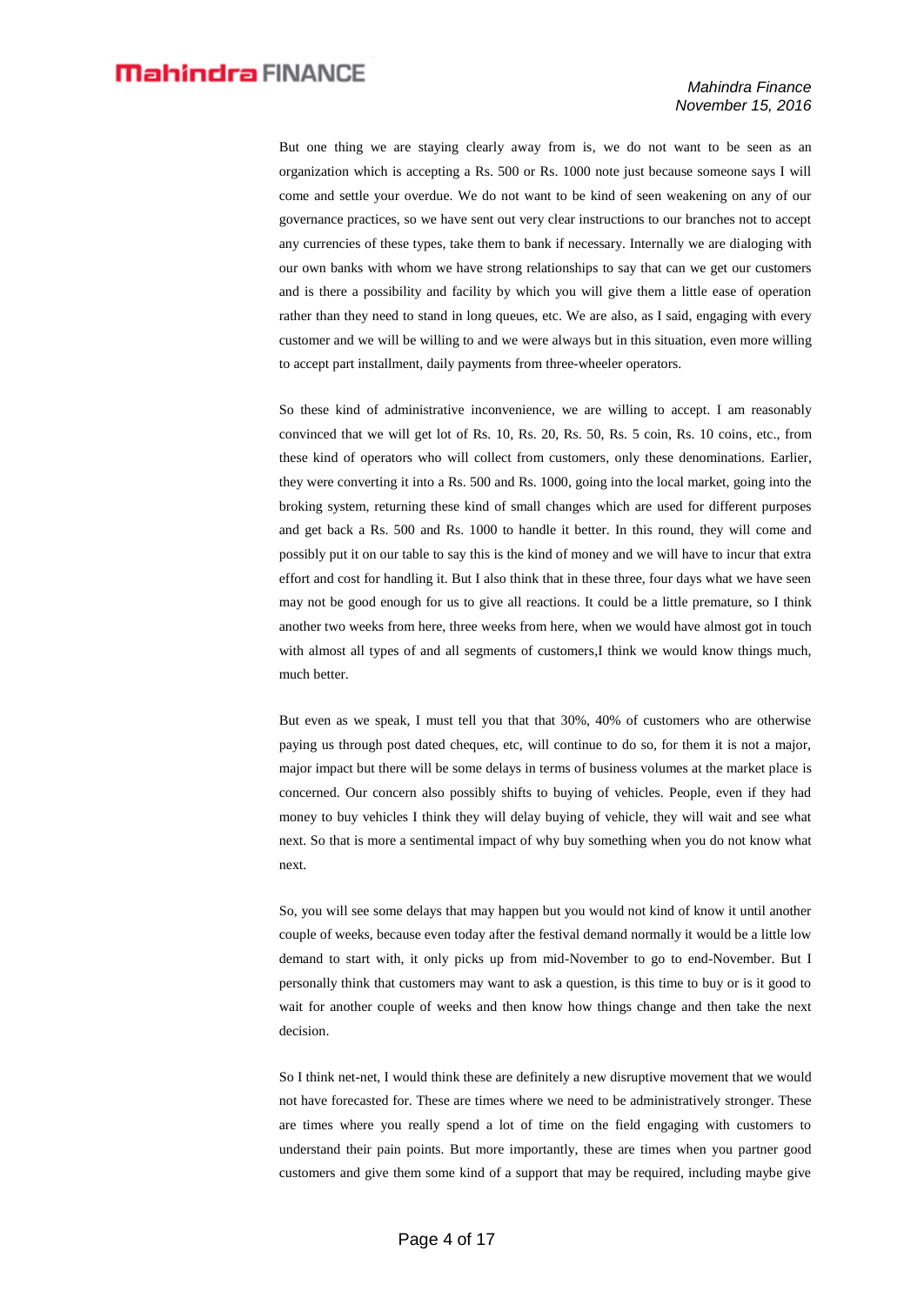some concessions on penal interest, etc., in case somebody delays payment during this period. But these are also times therefore to act little more stronger and stricter with defaulting customers of the past and get back the collateral if necessary and if you believe that they do not have a means to clear whatever your dues at this stage are.

So, I think net-net, we would look at all of this. We are engaging with the dealers extensively, we have dealer council meeting tomorrow with all the major auto dealers and we will understand their view point, what are they expressing, where do they see things go ahead. I also believe that they are also finding various means and responses to this. This is one problem where I think participation from the manufacturer to the dealer to a finance company will all have to happen. This is one-time where many, many ones will take partnership approach rather than an individual approach, because it is a very industry related problem and nothing to do with an individual.

I think the association has also represented to Reserve Bank asking for dispensation in the sense that like the banks are allowed possibility to take some amounts towards their overdue installment, I think the NBFCs have also represented saying we are working with similar segment of customers who want to possibly come and pay their monthly installments and therefore we should also be given this kind of a opportunity to handle this. We are waiting for response and we will come to know in the next couple of days what that response is. Even if that response comes positive I think that will be another addition. But is the problem over with everything around this, I think administratively this will have a pain point for some more time to go. November could be a real test of understanding everything and December could be where we implement some of this understanding.

So I think we will need this two weeks time to engage with customers, know their problem, understand what they are looking for, give them some solutions around what they are looking for, test out the solutions whether they work well and then implement it in December a big bang.

So I think that is our call. While we are concerned about it, is it kind of uprooting us off the ground? My answer is no. I think it is getting us engaged with customer much, much closer. We are hearing everyday verbatim of what the customers are saying and you would see us respond to these situations similar to some situation that we have responded to in the past. But this will need patience, this will need partnerships, this will need perseverance, this will need being closer to customer and engaging with them. And that is the approach that we are taking clearly.

So I think that is our initial input or understanding. But little premature, because it is just three, five days old and we will keep testing this and coming back to you in case we see something and we do something else. But I am open to taking any questions that you may have. And I will be very thankful to you if you can really ask us sharp questions which can be a new direction for us to think. You can even give us input on, if you have any ideas to tell us so that we can look at what can we do strategically. Thank you.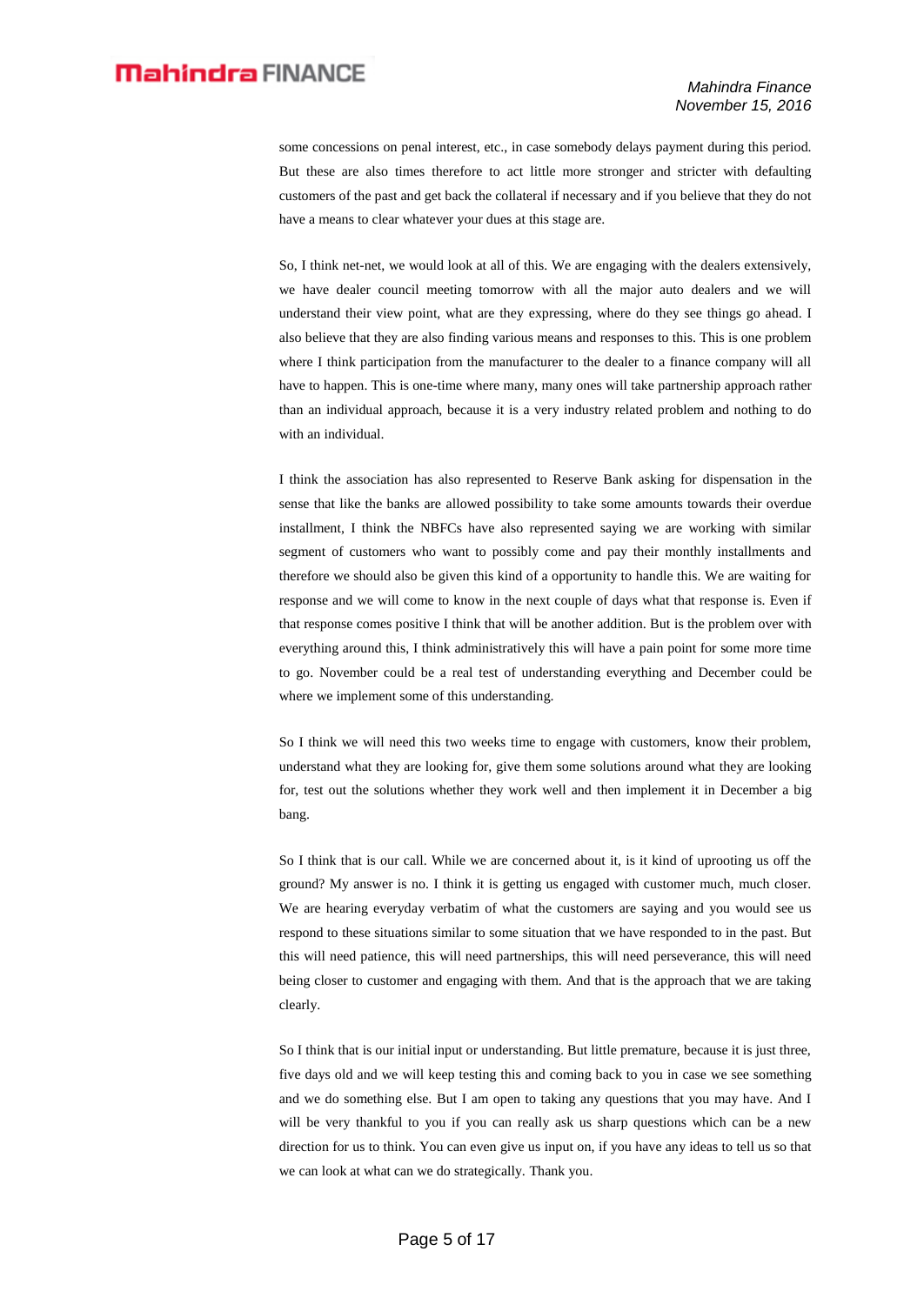*Mahindra Finance November 15, 2016*

**Varun Saboo:** Thank you so much, sir. We can open for O&A.

- **Moderator:** Ladies and Gentlemen, we will now begin the question-and-answer session. We have the first question from the line of Viral Shah from Credit Suisse. Please go ahead.
- **Sunil Tirumalai:** Good morning, this is Sunil Tirumalai from Credit Suisse. First, one thing that I would like to know is the feedback that we are getting, not just on your collections or how you are talking to your customers in terms of your business but what you are hearing about their business and I mean what is the impact on economic activity that you are picking up in rural areas and how are people coping with this? That is my first question.
- **Ramesh Iyer:** So as I said, the farmer community are definitely asking this question, we have crop with us and we need to sell them. Normally we would have sold it through an adatiyas or a broker or whosoever normally consolidates this. And at this stage we are not able to and wanting to because they are not able to give us a cheque and they may be wanting to only give cash. And that is something that the farmers may not surely want to handle at this stage. Even though if they accept they go and deposit in their account etc, which they do not want to do. So that is one question that we are hearing and I think there is going to be a very clear response from the government on who and where they will buy this crop, because ultimately the crops need to be bought. So we are waiting for that response from the government in terms of what and how they are going to buy it. So that is from a farmer community that we are hearing clearly.

I think as far as the contracting segment is concerned, I think what we are hearing is that normally they engage labor whom they pay daily wages. Now these labors are not able to take, let's say a credit and work because for them it is a daily livelihood, they need to earn on a daily basis. And therefore, until the new currency comes into circulation, that is going to have some kind of a delay around this. But I personally think that could be a little more temporary than otherwise.

Three is, some of the larger contractors believe that this is a time where government will also release their payments much faster than before in order to help them get payments or get the business keep going. But that is a little stretched, we have not seen evidences of that but that is more an expectation I would believe. So from a contractor segment hiring of machines, hiring of labor is something that is likely to go slow for some time, and which would therefore mean some of this work that is happening on the infra front may slow down, whether it is local level road projects or local ground leveling projects or whatever, is likely to go a little slow which will therefore have a cascading impact on equipment buying and things like that. So that is from the contracting segment.

As far as the regular traders, small traders are concerned, small people carriers are concerned, I think their concern clearly are, our customers are not able to pay in the denomination in which they are supposed to pay. So some of them possibly will get into a credit, like a local trader may get into a credit with the local known customer but how many of them will they want to credit because after all he needs money to go and start buying his things as well. So this was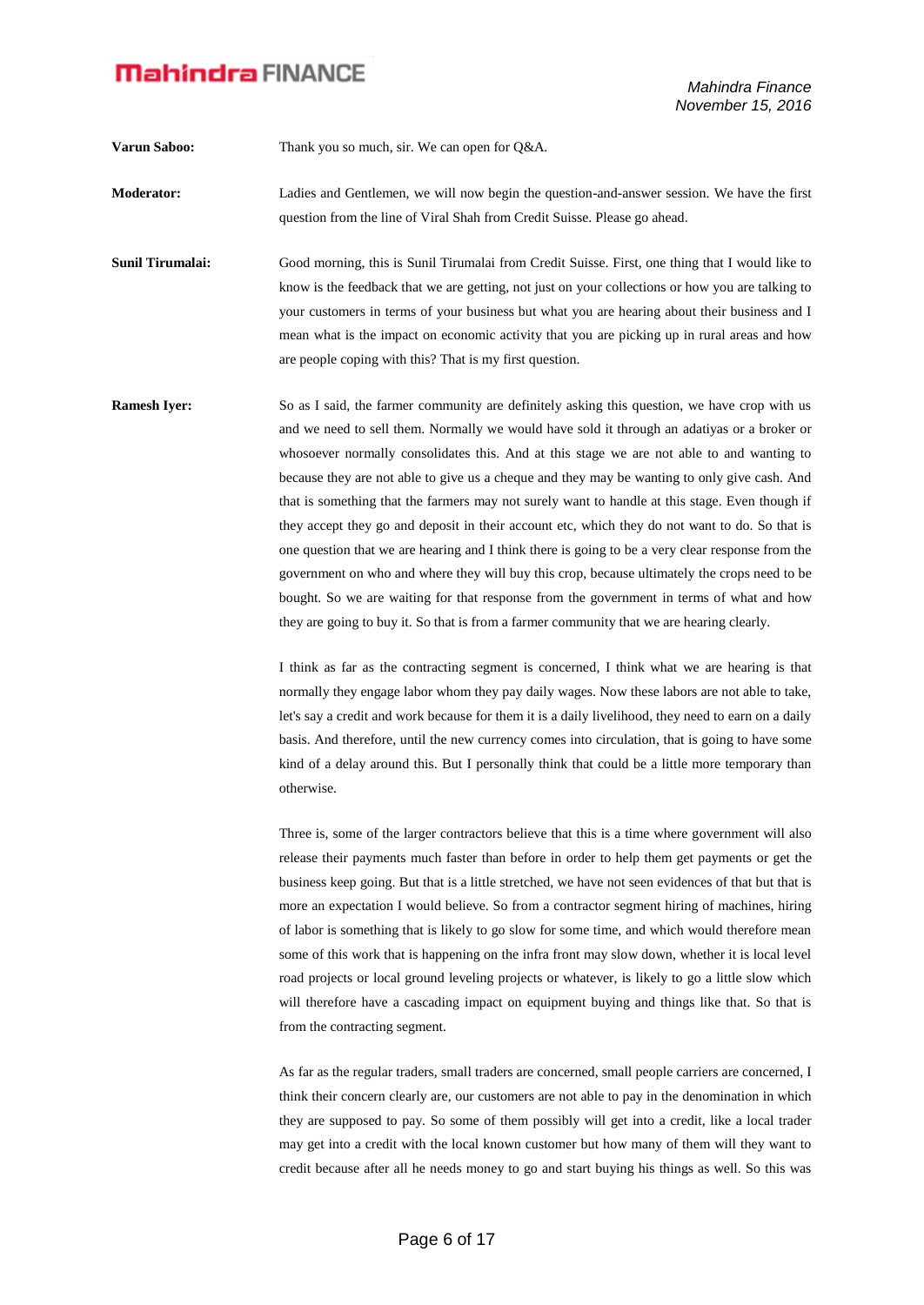always a very cash driven economy, you sell things in cash and you buy things in cash and keep doing your business.

So I think we see slowness in those kind of activity like local trading community, people carrying activity, these are all definitely a little slow. But I think these are waiting for the new denomination to hit the market or more of 100s and 50s coming into the banking system. This is not waiting for anything else. So yes, one week of delay may be 10 days of delay, but these are routine regular required activities which will start beginning to happen once you see some currencies float. And which is what I said, maybe we will have to start collecting Rs. 10 and Rs. 50 and Rs. 20 as the consumer start giving. Earlier the operator was converting it, going somewhere offloading that and taking a Rs. 500 and Rs. 1000, now he will possibly come and give me more often than he was giving before. If he was giving earlier, twice a month, now he may start giving me every day evening and come and dump it on my table to say you handle this administratively.

So these are some of the raw inputs that we are hearing from customers. Some of them are saying just wait for 10 days, 15 days. Some of them have money, they say we have installment money with us but we do not know what next, so please give us one week's time, we will like to use this money for our living. And once the market opens up then we will kind of pay you types. So we are typical by nature storer for future and some of them are behaving that way.

- **Sunil Tirumalai:** And my second question is on just a pace with which the new notes are reaching the areas where you operate. I mean, even in Mumbai we are seeing long queues everyday right from the morning. I am assuming that the situation in the places where you operate, your branches are with your customers will be even worse and notes have not probably reached there.
- **Ramesh Iyer:** Yes, that is what, the whole administrative delay is going to be the pain point until things get sorted out. So I am not yet seeing it as a business model impact for our types of customer, but administrative hassles are high end. They are not used to really going to bank, they are all used to what they earn they are used to spend or what they earn they are used to keep or what they earn they are used to come and give it to someone like us. Today they are all required to go to a bank, I mean this is a first time their bank accounts will possibly get reactivated as well. Some of them would have become some kind of a dormant account, maybe two, three years is not a dormant account but at least they have not gone and operated for one year, two years. So they will have to all redo their KYC, it is all going to begin from there. They go to a bank with their Aadhar card,, tc., from where begins the KYC. So we are taking some of the customers to the banks and getting them reintroduced and getting them to restart. Because all of them have given us some kind of a post dated security cheques and all that which means they had a bank account, it is just that they have never operated. So is it that reactivating some of this, how many of them are willing to, wanting to, how many of them will say let's wait and watch, how many of them will resist this. So it is going to be all about people-people management.

**Sunil Tirumalai:** And my last question is, for your business what percentage of your collections are typically in cash?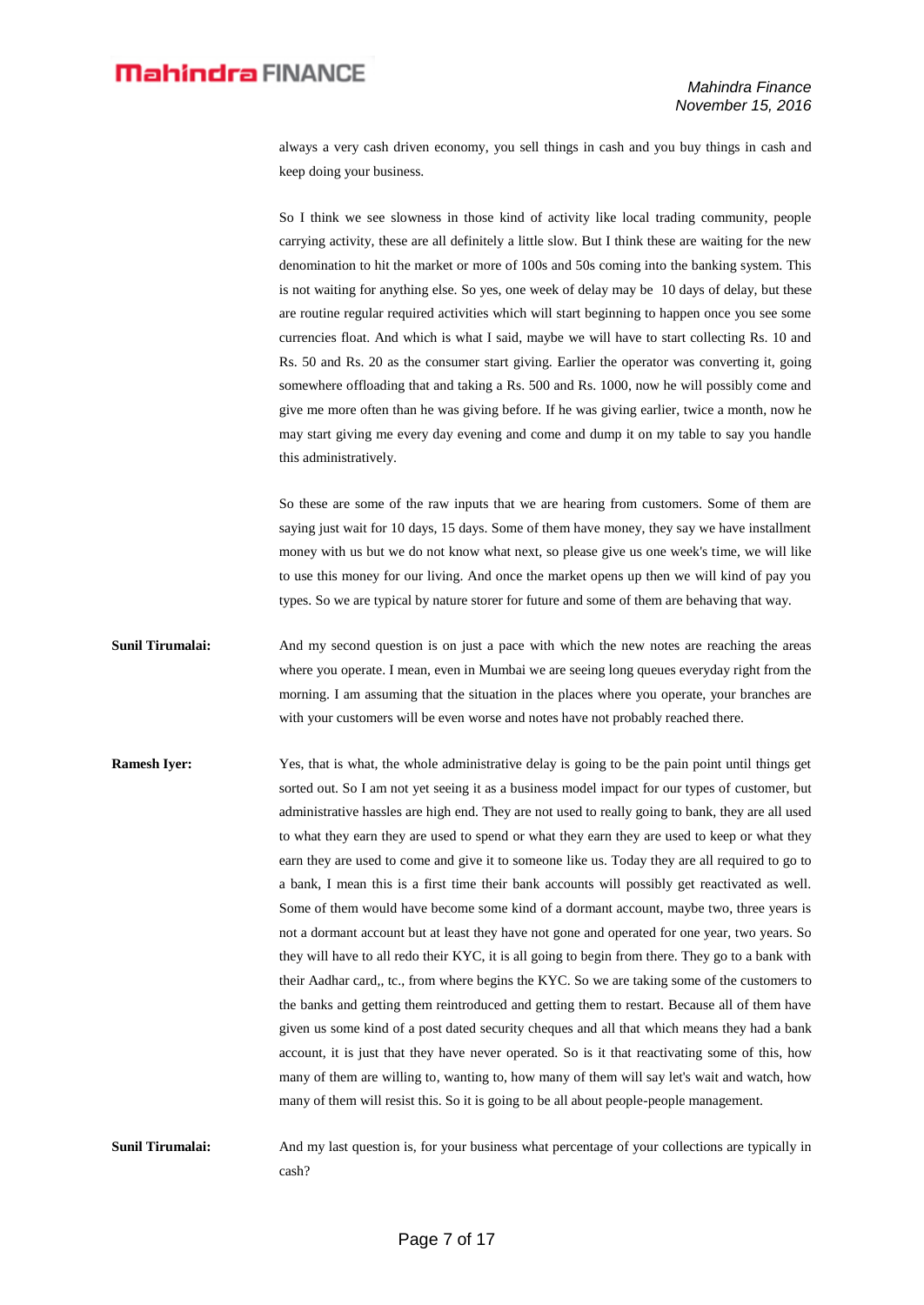- **Ramesh Iver:** No, so  $60\%$   $65\%$  was in cash, but we have done I think a little more analysis of how many were in Rs. 500s and Rs. 1000s, so that is 50% of that. Now those are the ones which they were exchanging their small notes to a larger note for administrative ease. Now I am a little concerned that we will have to start handling smaller denomination for some time. **Moderator:** Thank you. We have the next question from the line of Hiren Dasani from Goldman Asset Management. Please go ahead.
- **Hiren Dasani:** Sir, there are news reports that NBFCs have approached RBI for allowing you to accept the old notes. What is the status on that?
- **Ramesh Iyer:** No, so the representation has gone yesterday after kind of all inputs and all that. So I think we should know it by today, they will definitely respond, they will call us for some discussion. So let us wait till evening and we may possibly know something about it.
- **Hiren Dasani:** And sir, the other thing which you said 50% in Rs. 500 and Rs. 1000 note, is it 50% of the 60% so the total percentage is 30%?
- **Ramesh Iyer:** Yes, kind of. See, we collect 70% cash, 50% will be in Rs. 500 and Rs. 1000, and more so, margin money for new vehicles etc, are normally in Rs. 500 and Rs. 1000 because they are large in values.
- **Hiren Dasani:** Sir just to be clear, of the total collections 70% is in cash and 50% of that which is 35% of total collection?

**Ramesh Iyer:** Yes, 35% to 40% will be in Rs. 500 and Rs. 1000 notes.

- Hiren Dasani: And sir, how easy it is to, as you were kind of elaborating on the tying up with the banks and getting them deposited in their bank accounts and all, can you administratively do it in a very efficient manner or banks are kind of resisting to that?
- **Ramesh Iyer:** Too early, too premature a comment but banks would not resist to an extent of saying do not come is not the answer they will give. But there are two administrative hazards in this, one is to first convince the customer to come and do this. Second is, the banks are not very close to customer, they are all a little away from wherever they are and not all customers have in the same banks. So therefore it will all kind of consume time and it is going to be kind of a full day job of ensuring that you take them and get them deposited there and all that. So if you ask me, in three days how much of this we have faced as a problem, I think as I repeatedly keep saying it is too premature. Some of them are on their own responding favorably, some of them are finding it difficult to respond. So instead of just going to customer and asking for money we are kind of getting them to the bank and getting them to do. The good news is, many of them also have accounts with co-operative banks and all that, and there you do not find these kind of rush, they are all very local, local banks. So we will kind of use all formats that are possible, that can be used for this purpose.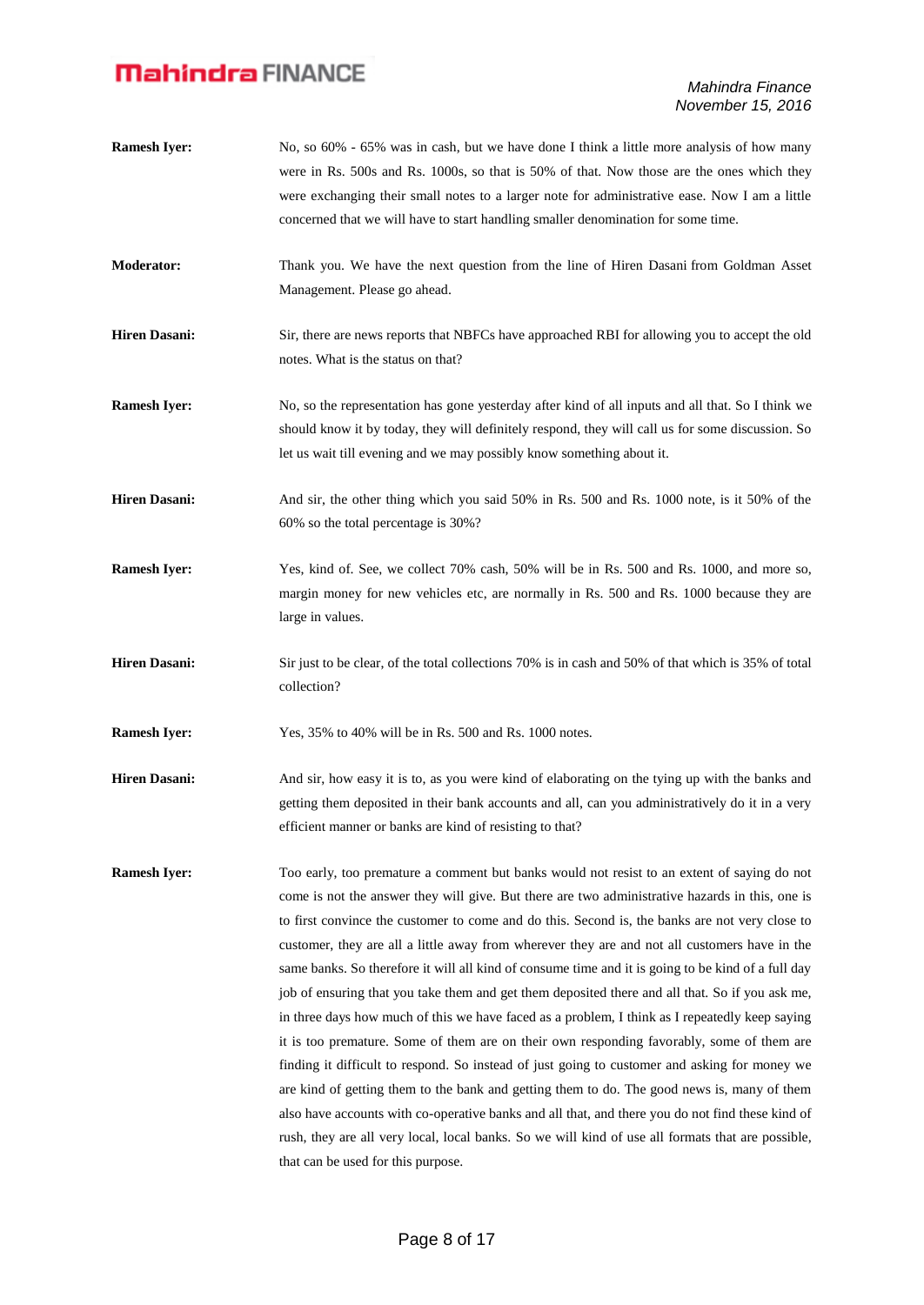- **Dinesh Prajapati:** Even we tried to get into some arrangement with the banks, but given the current rush of this for everyone wanting to deposit, the resource crunch at all the banks is there. So effectively even though there is a willingness from the banking side to give such kind of a facility or special facility, at this point of time it is too early to get into such kind of arrangement.
- **Ramesh Iyer:** I think we should not try and try and find solution when there is so much chaos around, let it settle down. We are not in a hurry to find a solution in the first week of the problem, we have time, we have time up to 30th December when this money will get accepted. I think people will start knowing the system much better. And the initial hiccup of what next will get clarified, I think then things will settle a little bit.
- **Hiren Dasani:** And lastly, I mean, on this old notes, let say hypothetically RBI will allow you to it. Do you also foresee a situation where many of your old NPAs get cleared up, because people will just want to settle it?
- **Ramesh Iyer:** I mean, our hope will be that, only with that intention we have gone and asked RBI for this permission. But if you ask me to define our customers, are they people sitting with lot of old notes, I do not think we have so many customers of that type. But there will be one bunch of customers who may want to come and settle and they may ask for some concessions, etc. but why not ask for a concession and get benefit of whatever best that we can offer.
- **Moderator:** Thank you. We have the next question from the line of Ankit Shah from Vallum Capital. Please go ahead.
- **Manish Bhandari:** Hi, good morning. This is Manish Bhandari from Vallum Capital. Sir, my question is, what is the positive of the whole, etc., is what we have undergone, do we significantly over the informal financing channels which is happening for your customers? And do we gain the market share over the period of time? I am less concerned about what happens in intermediate period due to the liquidity issue. So if you could throw some light from your experience.
- **Ramesh Iyer:** So, I personally think if we can really bring in this culture and habit of people also using some kind of a banking system for regular remittance of their money to get instruments that they give us. I think it brings down the cost of operation and it also makes the entire operation a little more easy to do. That is one basic thing.

I think the second is, this is giving us one great opportunity to also more sharply clear our current delinquent account either by taking back the collateral or settling with the customer in whichever forms and means so that we handle lesser problems as we go along and concentrate more on growth as we really progress up.

I think the three is, that the dealer community would really learn a bigger lesson out of this that in future they will not deal with advance delivery of vehicles, they would not give credit to customers for margin money, they would not accept large cash for margin money. So I think that side of the story would get a much better correction.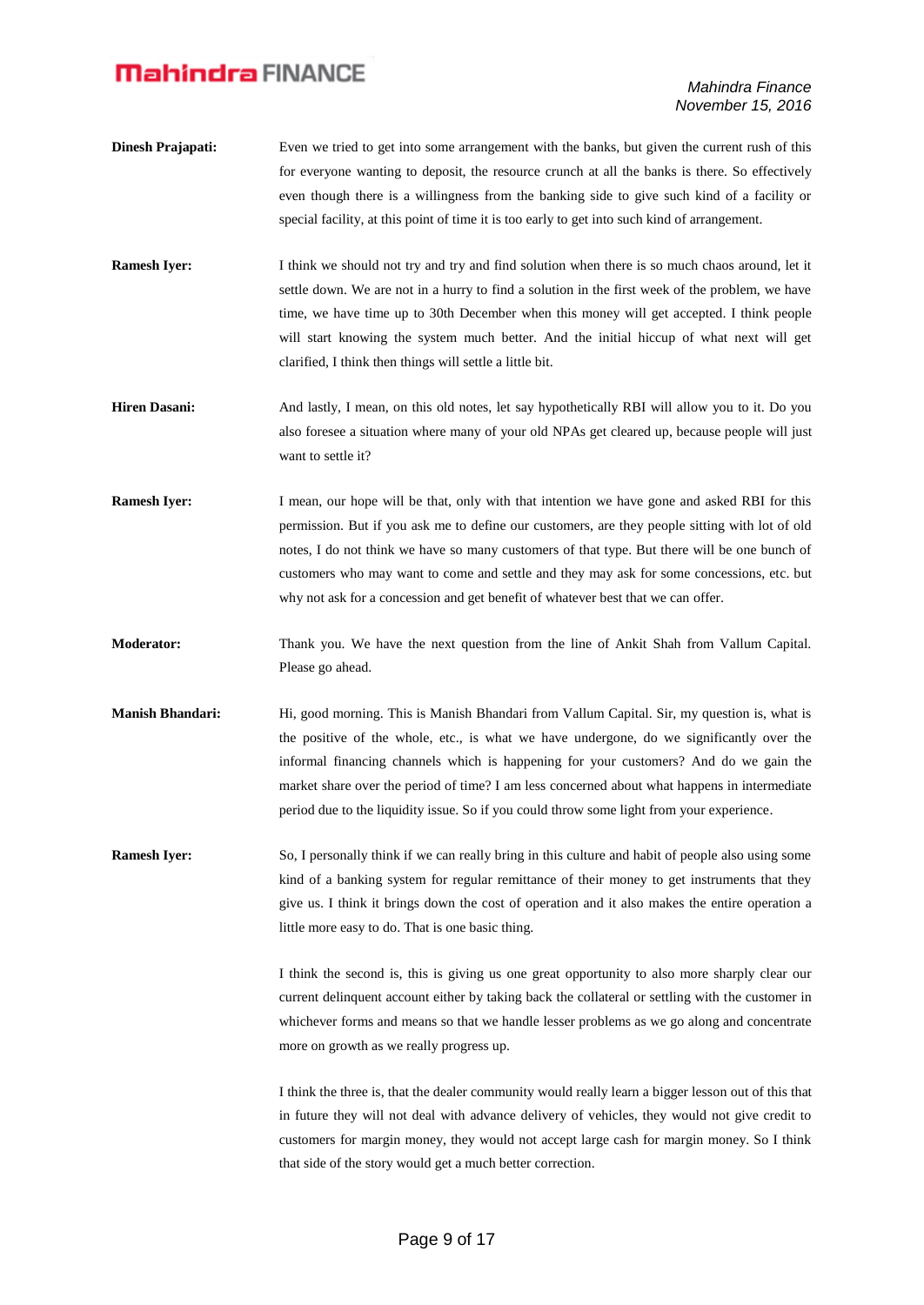*Mahindra Finance November 15, 2016*

- **Manish Bhandari:** So, it is not that you gain a significant share versus informal financing channels, lot of informal financing in happens in the CV market and so you do not see that as a situation?
- **Ramesh Iver:** Informal, sorry I missed you?

Manish Bhandari: Informal financing, I mean to say a small two members shop, pawn shop kind of people who would be doing the series analysis, which happens in lot of areas at a significant rate?

- **Ramesh Iyer:** My personal opinion is that it is a misnomer, some one or two examples and people imagine too large happens through those method. So let us look at the CV or a Scorpio or a UV kind of a vehicle, 8 lakh - 10 lakh vehicle, I do not think a small shop keeper has that ability to do those kind of financing. They were always hand loan financier.I want one lakh margin, customer is short of Rs. 10,000 - Rs. 20,000, he may go and take the Rs. 20,000 loan from someone. In my 25 years in the rural market I have not seen a money lender or a pan shopfellow lending for cars and tractors and vehicles of Rs. 7 lakhs and Rs. 10 lakhs. These are complete misnomer, if somebody communicates through one or two example but they are not generally practiced examples.
- **Manish Bhandari:** Sir, my second question is regarding do you have any analysis, which would give you some insight that this being a liquidity issue and for some of them, it could be a balance sheet impairment issue. So for what segment of your customer it is a balance sheet impairment where permanently they were dealing in cash, cash-in and cash-out and not reporting to income tax system. So for them it is a significant balance sheet issues, so your growth rate taper down significantly over a period time because of this?
- **Ramesh Iyer:** So, if you look at our customer segment, and we keep defining this all the time. One is, we work with earn and pay customers, we are not working with large fleet operators, we are not working with major contractors. So we are working with one vehicle owner who are kind of deploying the vehicle to earn. Now where they are going to be impacted if you ask me is they were deploying their vehicle with a fleet operator or with a contractor and they were getting their daily payment, weekly payment, from these customers in cash and they were paying off all their dues, etc., in cash. Now if those contractors do not transact these people payments could be delayed, their vehicles may be deployed a little less, maybe deployed a little later. So these, our type of customers are going to be impacted by volume of work rather than value which is outstanding to be collected. We are not working with someone who has bought 50 vehicle and earns lot of money and are not disclosing their income, etc, those are not our profile of customers. Ours are all single vehicle customers who are kind of sub-hirers who are in the second, third levels of operations, local people carrying. For them the real issue today is the volume of work, not as much that what do they do with the money that they have. But this does not mean none of them will be of that type, there will be few here and there but our larger chunk of customers are earn to pay. That is why poor monsoon impacts us, that is why a low economic activity impacts us. So for us this is one other event, it is not something that we need to be overly worried, is our profile of customer going to be the worst hit out of this, I do not see it that way. But definitely from a work load perspective they are under pressure.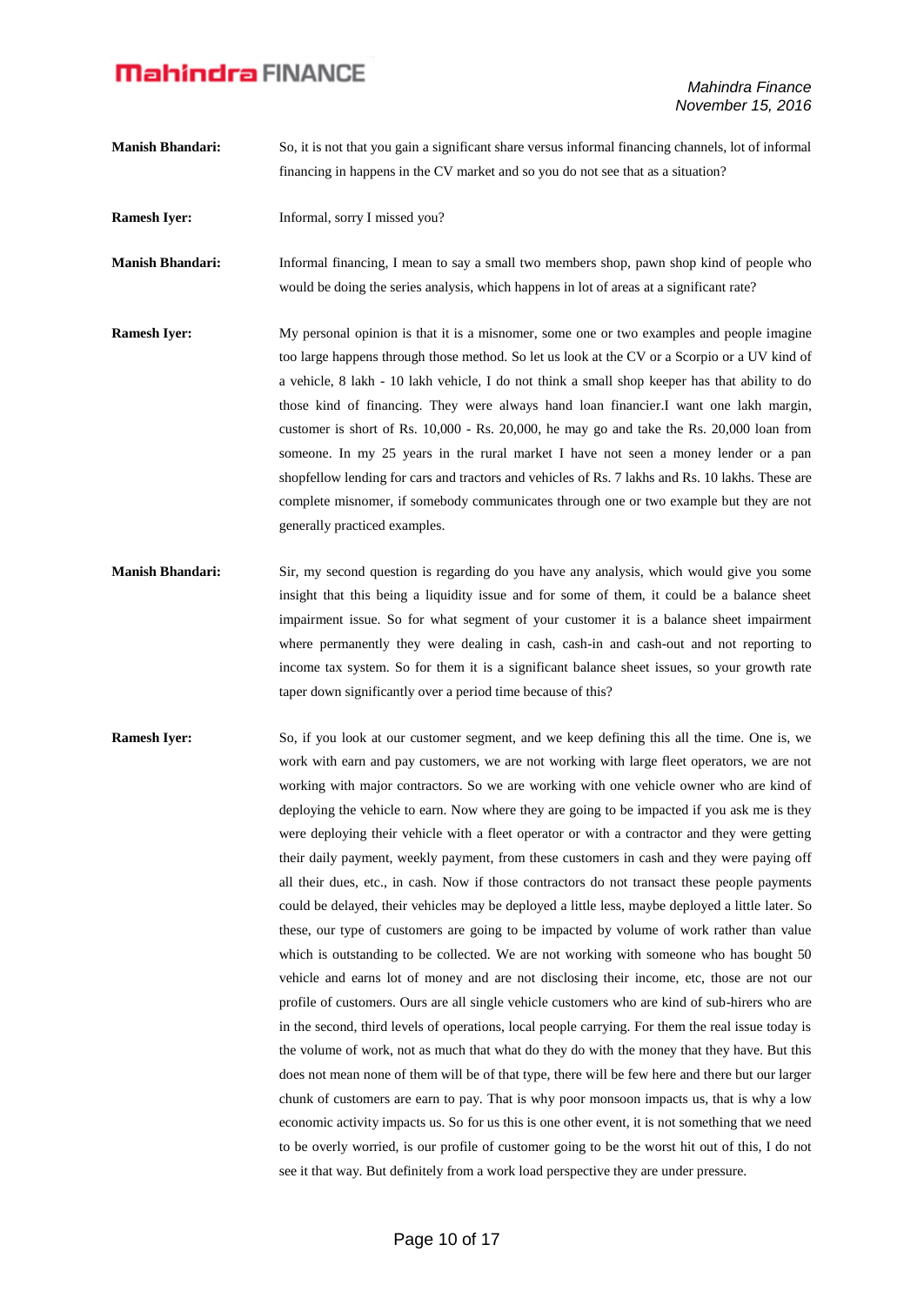- **Manish Bhandari:** Sir, my last question is, what further investment you need to do in your IT infrastructure do gear up to a 100% cheque collections, not with the cash and maybe what kind of impacts in next three years it could have your cost to income ratio. Looking at what has happened today and its long-term ramification?
- **Ramesh Iyer:** I think if we believe that 70% cash colleting customers, let's say all of them shift to a banking platform, I would strongly think our controls would be substantially improved and our cost of operation should come down. Because handling cash is by itself a task, go, collect, count, redeposit, reconcile, then control issues, all kinds of stuff, all of those will kind of go to a back seat. And IT preparedness, it is change of instrument from cash to cheque, so I do not think we need to make any change because it is not that we do not collect any cheque at all. So we have an online reconciliation system, we have cash collection system, we have got cheque realization system with banking, all kind of things are in place. It is just that administratively it becomes even more easier from a physical cash to an instrument being deposited in bank.
- **Moderator:** Thank you. We have the next question from the line of Dhaval Gada from Sundaram Mutual Fund. Please go ahead.
- **Dhaval Gada:** Sir, in terms of our customer segments, which is the one area you most concerned about, sir in terms of stress?
- **Ramesh Iyer:** I think the stress concern, if you ask me, will be the farmer community. Because the crop is just out and they are yet not selling their crops, so there is going to be a delay in terms of bulk cash flow is concerned. So, it could be delayed by two weeks, could be delayed by one week, three week, anybody's guess. But that is one segment that we will think to see very closely, how quickly government responds and how quickly the crop gets and bought and they get their money.

Other than that, really the other segment if any which would worry us a little would be the contractor segment who have bought utility vehicles etc. Until they get back to operations, even if they have money they will not pay, let their municipality releases their payment. But if the work does not restart, because they need to have lot of cash for making daily wage payment to their labor for buying of small material, etc. So that system has to come into existence for which the new currency availability, etc., has to take place.

So these are the two segments where we would see some stress for us or a delay for us. But again, they are not something which the money would not come back but it would take its time until the system regulates itself correctly.

**Dhaval Gada:** And in terms the collections of old notes, you mentioned that the banks were pretty stressed out to collect, because overcrowding. Is there a way where NBFCs like us would get some identity details proof and act as collecting agent and deposit into the bank in one go. Is that a model that is practically feasible for NBFCs like you?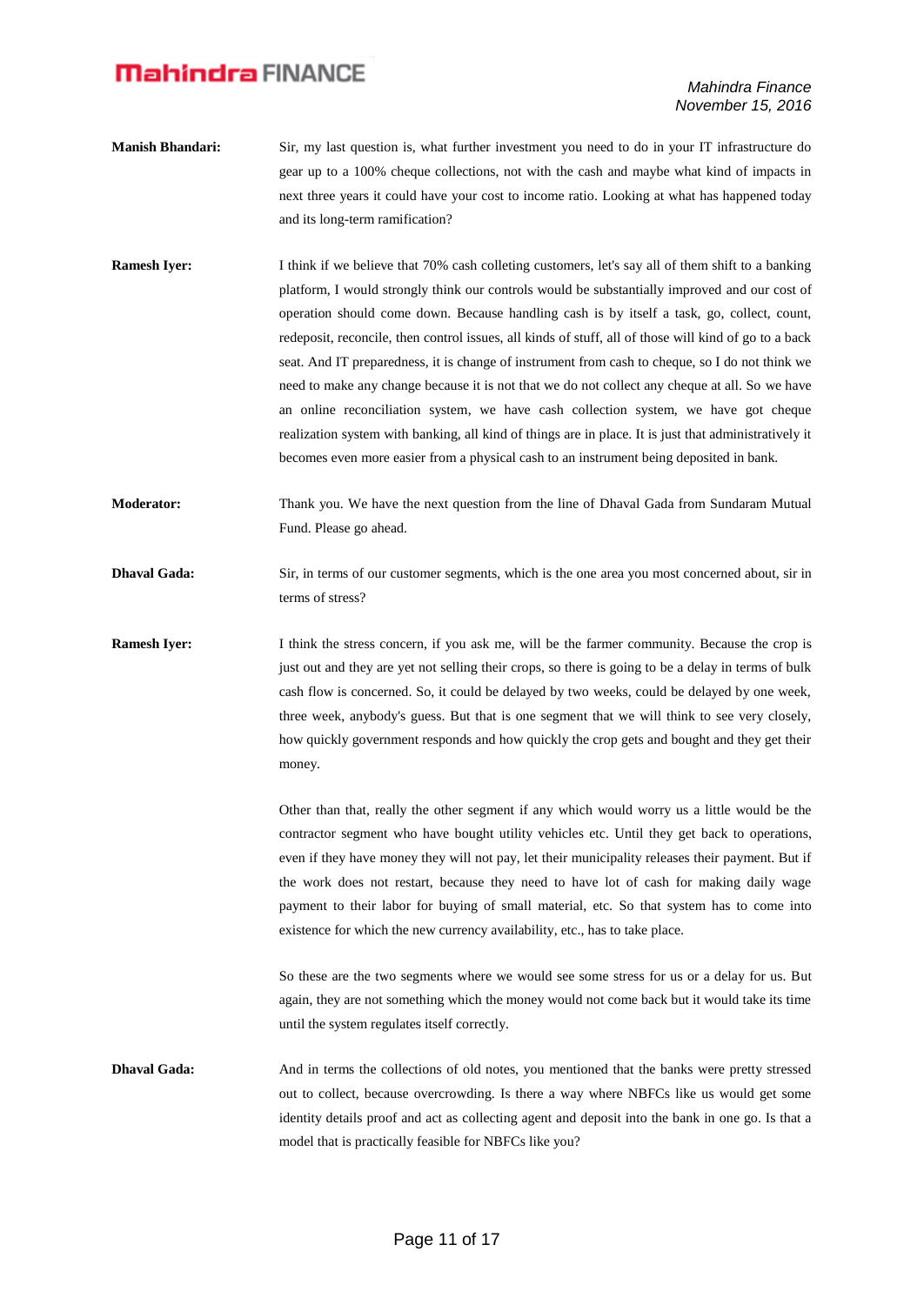| <b>Ramesh Iyer:</b>   | No, so that is what we have asked the banks to kind of agree with us. So we are saying that<br>instead of sending 50 customers to you we will collect it from them, collect their KYC details<br>and on their behalf come and remit it to you with proper authority taken. But we do not want to<br>be seen at any point of time as helping out laundering this money of any type. Unless we have<br>very clear, written instructions and deductions from the banking system, from the regulator etc,<br>we do not want to try any of this. So at this stage we do not have a clarity on this while we are<br>talking to banks to agree to do, I think the association has represented to the regulator but we<br>will wait for any clarification. Until then our approach will be to take the customer to the bank.                                                                                                                                                                                                                                                                                                                                              |
|-----------------------|-------------------------------------------------------------------------------------------------------------------------------------------------------------------------------------------------------------------------------------------------------------------------------------------------------------------------------------------------------------------------------------------------------------------------------------------------------------------------------------------------------------------------------------------------------------------------------------------------------------------------------------------------------------------------------------------------------------------------------------------------------------------------------------------------------------------------------------------------------------------------------------------------------------------------------------------------------------------------------------------------------------------------------------------------------------------------------------------------------------------------------------------------------------------|
| <b>Dhaval Gada:</b>   | The last question, sir. We hear that RBI is probably directing the court decision to their<br>government. So is there any interaction with the Ministry of Finance on this?                                                                                                                                                                                                                                                                                                                                                                                                                                                                                                                                                                                                                                                                                                                                                                                                                                                                                                                                                                                       |
| <b>Ramesh Iyer:</b>   | What are they directing to the government, sorry I missed you?                                                                                                                                                                                                                                                                                                                                                                                                                                                                                                                                                                                                                                                                                                                                                                                                                                                                                                                                                                                                                                                                                                    |
| <b>Dhaval Gada:</b>   | In terms of any of the relief that the RBI can provide, I think they do not want to take a<br>decision, enabling you to take cash, accept cash. So is the association of?                                                                                                                                                                                                                                                                                                                                                                                                                                                                                                                                                                                                                                                                                                                                                                                                                                                                                                                                                                                         |
| <b>Ramesh Iyer:</b>   | Yes, so association is approaching all levels of people and try to communicate our status and<br>position.                                                                                                                                                                                                                                                                                                                                                                                                                                                                                                                                                                                                                                                                                                                                                                                                                                                                                                                                                                                                                                                        |
| <b>Moderator:</b>     | Thank you. We have the next question from the line of Nikhil Rungta from Bajaj Allianz Life<br>Insurance. Please go ahead.                                                                                                                                                                                                                                                                                                                                                                                                                                                                                                                                                                                                                                                                                                                                                                                                                                                                                                                                                                                                                                        |
| <b>Nikhil Rungta:</b> | Sir, just one question. How do you think this demonetization will impact the sowing off wheat,<br>that is a Rabi crops which happened in the second half of November?                                                                                                                                                                                                                                                                                                                                                                                                                                                                                                                                                                                                                                                                                                                                                                                                                                                                                                                                                                                             |
| <b>Ramesh Iyer:</b>   | I think that the seeds and fertilizers have already been bought, so it was just kind of activity. I<br>think it will effect to the extent of labor payment and that is the real delay as we see from a<br>labor point of view because they have to be paid on a daily basis, they are not on credit<br>systems. Now I am sure the local labor also understands that if there is no work and it is caused<br>by these reasons, maybe they will also put in some effort for a week, 10 days and wait for<br>money. And what I am told is some local farmers, etc., are finding out of giving them some<br>leverage in terms of food facility and things like that for the families to keep going. Whatever<br>everyday these labor earn and they actually buy vegetables and things like that. So I think to<br>that extent the larger, wealthier farmer, contractor, land owner are trying to help them. But the<br>affect is going to be in terms of wage and wage payment and I think they are all convincing<br>them for a weak, 10 day type of situation. And it is mainly caused by shortage of currency, the<br>new currency notes that needs to reach here. |
| <b>Moderator:</b>     | Thank you. We have the next question from the line of Vikas Garg from L&T Mutual Fund.<br>Please go ahead.                                                                                                                                                                                                                                                                                                                                                                                                                                                                                                                                                                                                                                                                                                                                                                                                                                                                                                                                                                                                                                                        |
| <b>Vikas Garg:</b>    | On the re-presentation which is being made to RBI and also to Ministry of Finance by NBFCs,<br>so all these NBFCs are coming together and making a single representation or it is coming                                                                                                                                                                                                                                                                                                                                                                                                                                                                                                                                                                                                                                                                                                                                                                                                                                                                                                                                                                          |

from each of the company separately?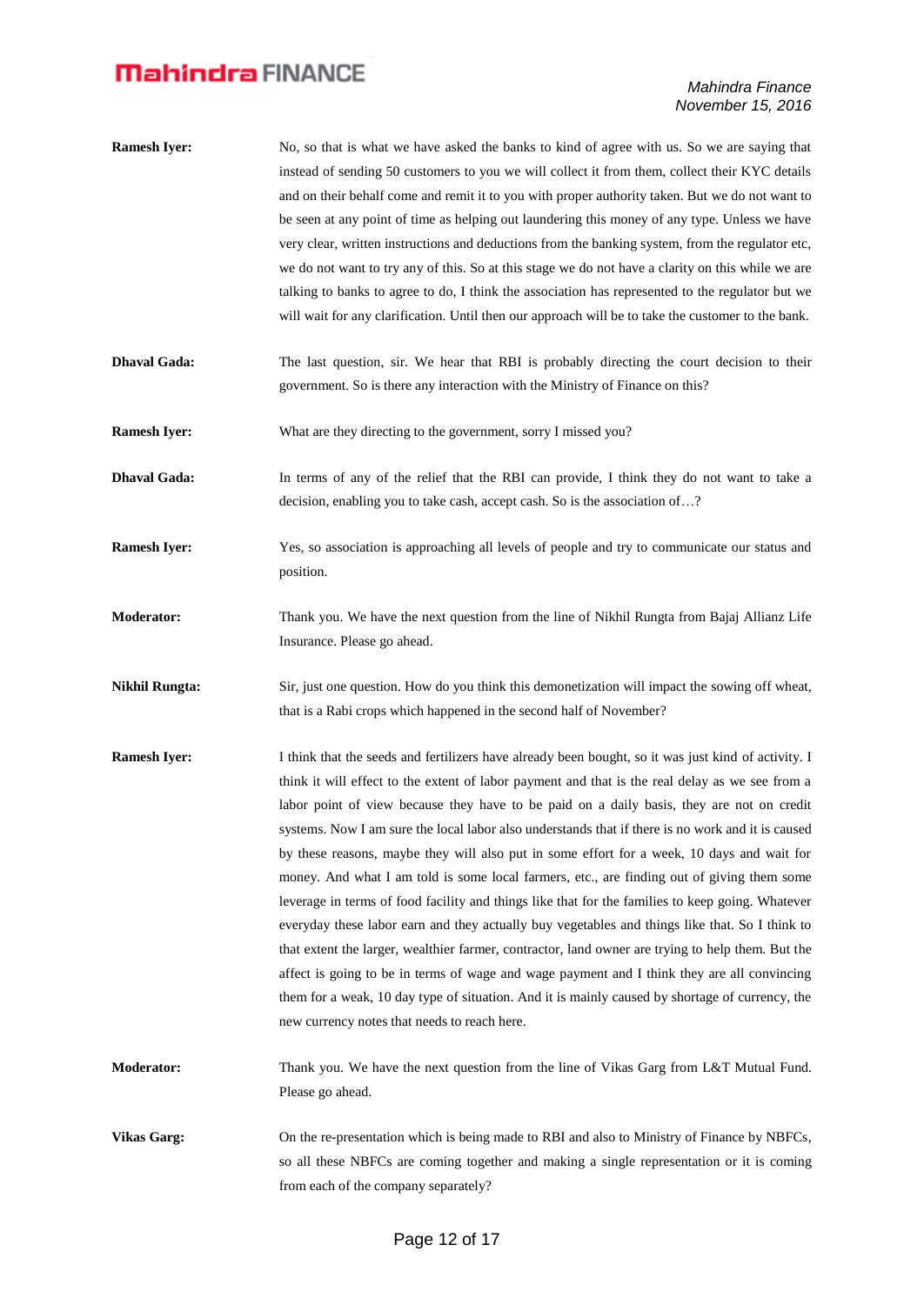And second question is, just in your personal view, any particular state of NBFCs and a better of chance of having some kind of a regulatory differentiation while others may not?

**Ramesh Iver:** See, first of all the representation is going from the association and not from individual. So I think each one of us have given our little input and then one consolidated letter has gone out from the association to the regulator. So far as any one will get any special concession, I do not think and I am not able to see it that way because why will a regulator want to take a view on give it to A and do not give it to B. Yes, they may possibly look at deposit taking NBFCs, do they want to deal that differently because it will have an impact on our ability to repay the deposits etc, etc, so do they want to take a view of that side. But it is just speculative judgment, I do not think I have any clue to why will they do it that way or other way. Or an asset finance company will they view it differently versus someone else. Now, these are all, just as you asked the question I am kind of trying to give an answer around it, but there is absolutely no input on will they look at it differently, will they only give it to some, not give it to some, will they look at it by size or by product. I do not think today anybody is even applying the mind on that basis. I think everyone is looking at… Fortunately, this is my understanding, everyone is trying to find a way to help others by partnering. I do not think this is a time where everyone is trying to block someone from anything. So we are trying to reach out to customer and see how do they partner and help them. I am sure the banks are reaching out to us when we ask them, we used to find out is there a way that we can help you. So the whole approach seems to be, can we partner and help each other rather than resist each other. There is no competition spirit on why do we allow them, let them kind of collapse in this round, nothing of that type. So to that extent I think everyone will have a very open mind to find solution.

**Moderator:** Thank you. We have the next question from the line of Anitha Rangan from HSBC Asset Management Company. Please go ahead.

**Anitha Rangan:** I just wanted to know, in terms of OPEX cost what would be the probable impact and would there be any structural change in the impact on OPEX cost, either on the positive or negative side?

> And secondly, what would be the impact of the PTC transactions, because in the short-term if there is any delay in collections, then on the specific PTC transaction case, let's say if that PTC is maturing in November or December and the collections are not sufficient, would that lead to like a delay or default with the credit enhancement is not sufficient?

**Ramesh Iyer:** See, if something is going to fall due and mature in this month, I think most of the money would have been paid. So that particular portfolio should not have a major problem. And fortunately, this has come at a time which is normally a period of this type, like September, October are not great collection months, from November month the crop money starts coming because you must know that our securitized portfolios more and less will be practiced. So therefore they are linked to crop payments which are kind of a November mid to November end. So will there be some delay if the crop payment gets delayed? I think my answer is yes. Do we have a judgment on what percentage of that, not yet. But we still have time between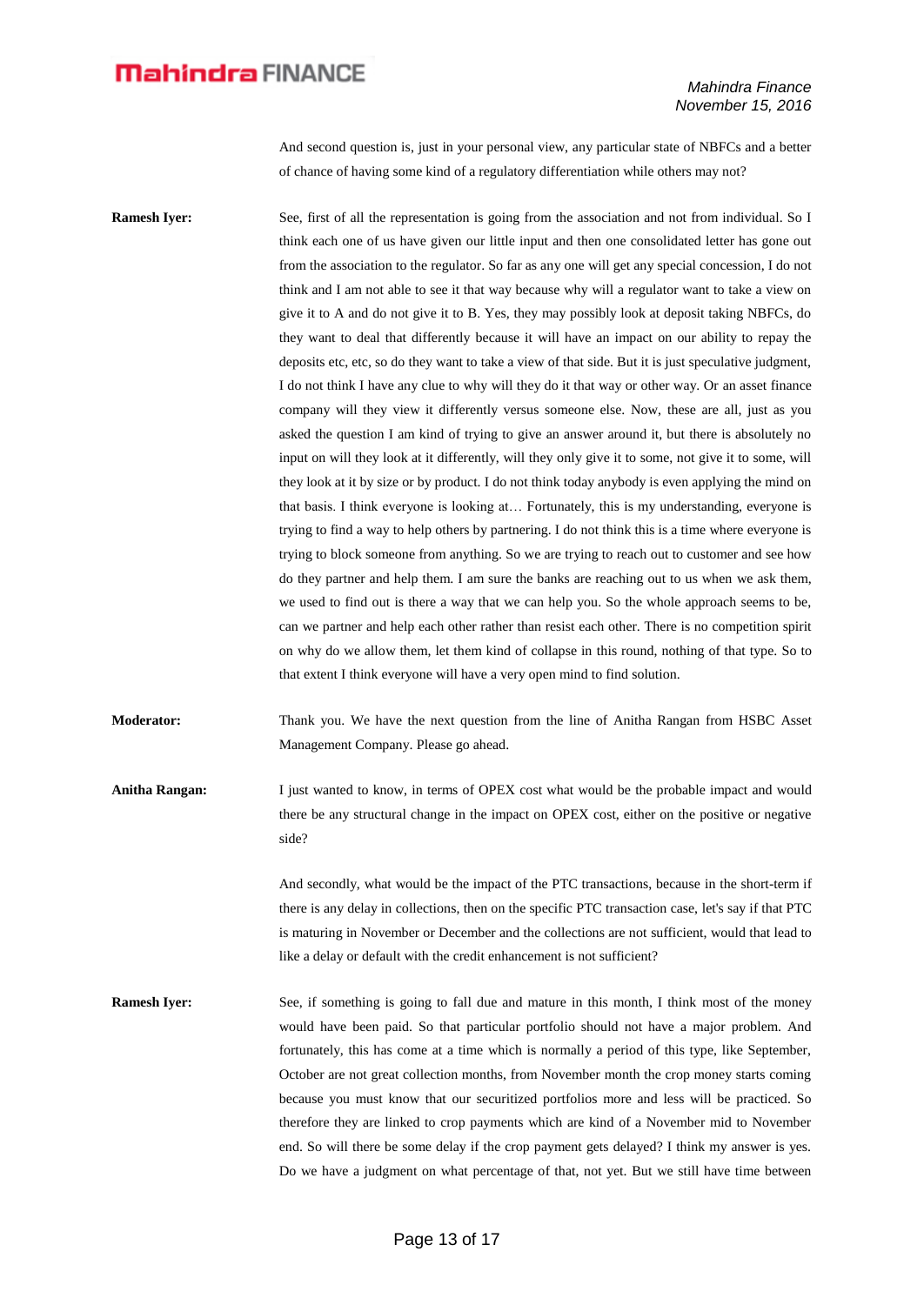now to maybe mid December, end December and we would think this will get sorted out, the crop cannot be kept not bought for that long. Because the crop needs to come in the system before the January crop comes again. So there will be maybe a week, 10 days delay, I do not see beyond that. And if the actions of buying does not take place at all then yes of course that is a different story. Give us two weeks, we will know it more clearerly.

So far as OPEX cost is concerned, if the problem is just for another week, 10 days, we do not see this cost going up substantially. But if this gets delayed by another quarter and we have to kind of administratively take everyone to bank, get it deposited there or they come and give us lose change which we need to handle, I would see at least 0.5% increase in cost because it is going to see multiple activity. Now this is a judgmental number, it is not that we have a very clear working that instead of Rs. 100 note you start collecting Rs. 10 note what the cost movement is going to be. But it will have an impact of moving upwards. But the plus side is, if you are able to get them to start going into the banks, then the administrative cost beyond collection and deposit everything goes off, we do not need to sit and do all the controls and reconciliations and transfer and all kind of stuff. So then to that extent things become even more easier.

**Moderator:** Thank you. We have the next question from the line of Rahul Ranade from Goldman Sachs Asset Management. Please go ahead.

- **Rahul Ranade:** Just wanted to ask one question, as in, from the looks of it, it is as if the customer segment that you have is more kind of earn and pay. So from a bargaining power perspective they kind of have a poor bargaining power over their counterparts where say in case of a farmer the adatiyas has the bargaining power or in case of a fleet operator, the fleet operator has the bargaining power over an individual vehicle operator. So are you kind of seeing or hearing cases where there is undue advantage being taken of this bargaining power and making payments to them or something like that?
- **Ramesh Iyer:** They would not accept, right. Let us say I am an adatiyas and I am bargaining farmer, I will kind of tell you that I have got money so you give me crop at after price. I may not give my crop because there is also a government announced price. So the bargaining power is can I buy it today versus can I buy it tomorrow. And the farmers normally what they do, they wait to see as the season matures they get better price. Therefore the price difference between government announced price and somebody else trying to buy this. So all will have to happen within two weeks time, so it is not that it has got endless time for things to happen. So we are yet not seeing. See, today to be very honest with you, nobody is applying mind on how to take advantage of this situation by arm twisting anyone. I think everyone is first understanding and grappling with understanding the depth of their own problem and how to handle that first. Like, I do not think we are applying our mind to say let's go to all defaulters and let us negotiate and let us give them concession and arm twist and get all our payments, I think that is not our approach. I think our approach is to first say how do we handle good customers who have a genuine problem, what do we offer them as solution and get that 80% of them set aside to keep going in one direction and not worry about them. Then go to the other 20% and then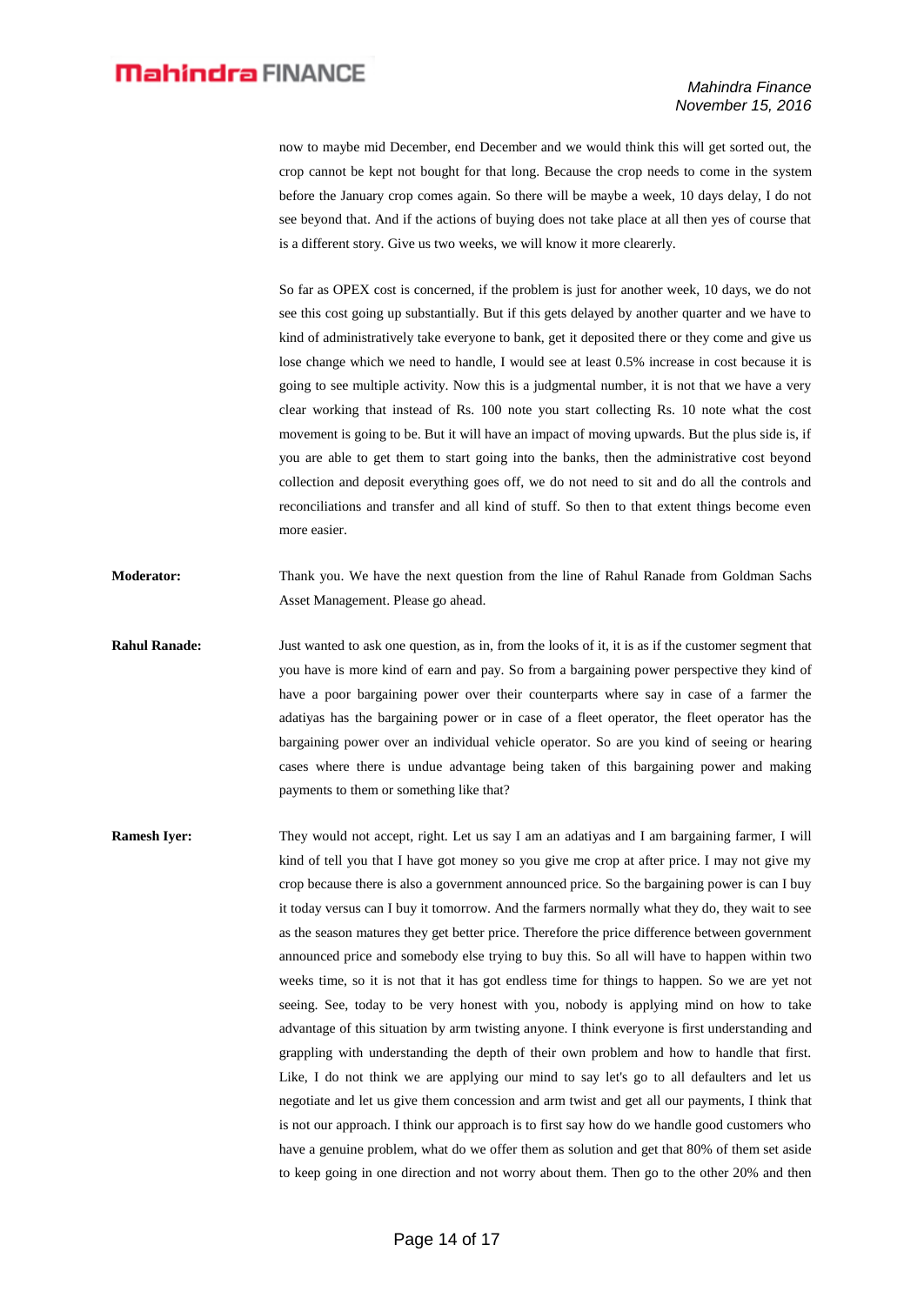start understanding as to what is his thought process, is he going to tell me that I have a lot of Rs. 500 and Rs. 1000 note. Then my fundamental question is, why didn't you give me three days back, why are you waiting for this day to come. So your intentions were not to give me anyways. So I am saying you return the collateral or you convert this money in your own way going to the bank, depositing and giving me a cheque. So we are drawing a very clear vertical line between 80 good customer and 20 not so good customer. So we are not in that situation of going to the 80% and trying to see some advantage to say, oh I will give you a concession, pay me all money, let's close my contract. I do not think anyone is looking at, in this scenario anyone is looking at arm twisting and taking advantage. I think each one is first taking a deep dive to understand the depth of their own problem, what are the possible solutions, how you sustain this period and how do you partner and partnership with customers and so that you sale through this little more smoothly.

**Rahul Ranade:** Just on this, a question on the opposite end of that spectrum, as in, if one thinks of it this whole is thing is kind of just a temporary liquidity kind of an issue which can easily be fixed theoretically if everyone was told to give their counterparty credit for the intermittent time period. So just from a broader perspective from a rural economic perspective since you watch that closely, do you think there is more scope for this whole rural credit to expand and kind of take care of this problem say if it extends for say one month from here?

**Ramesh Iyer:** So when you say rural credit means what?

**Rahul Ranade:** By people just giving each other credit instead of paying each other money to kind of settle the transactions, as in, you can pay me latter types. Of course, it will be difficult at the bottom of the pyramid as you just said that there are daily wage people who have to be paid in cash, but say a little bit about that?

**Ramesh Iyer:** Yes, so ultimately all this decision is going to be if you see, light at the end of the tunnel that did this, at the end of 21 days, 30 days, 45 days, 60 days. Otherwise whatever decision we have to take today we are postponing it by 30 days. See, in a way if I have to rephrase your question, it is like rescheduling somebody's contract. Let's say a defaulters contract we rescheduled. Now you reschedule if you know that he is going to get some money 15 days from someone else, so you just give me some more time. But if you are rescheduling it because you do not know how long the problem is likely to be and therefore let's get rid of this problem temporarily in the book by rescheduling, then you are just postponing and losing site of the problem. So I am not too sure that giving credit is an answer, because ultimately in the whole ecosystem somebody has to be paid for that whole credit to get paid off again. If everybody is only going to give credit then indirectly we are all saying postpone the whole due by one month or 45 days. But at the end of 45th day the money has to come into one person's hand for him to pay to the next person and then he will pay into the next person. I do not think these require administrative or an accounting solution, I think this requires a business model solution and you have to be closer to customer and participate with their problem rather than kind of just simply giving a very easy solution of saying come and pay me only in March.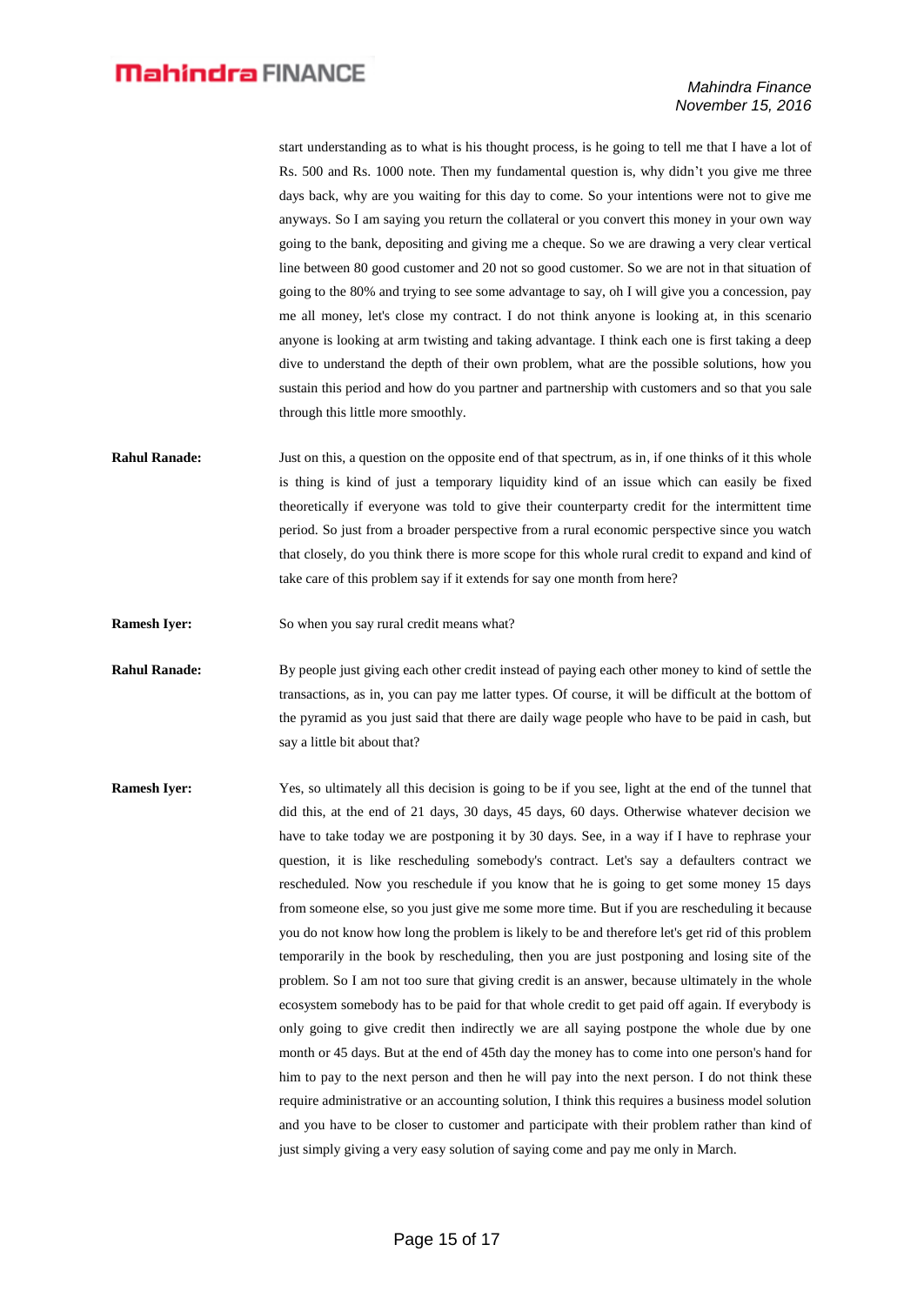- **Moderator:** Thank you. We have the next question from the line of Amit Premchandani from UTI Mutual Fund. Please go ahead.
- **Amit Premchandani:** Sir, you spoke about this will lead to cheques being used as the instrument of payment for your customers. So do you think the whole advantage that NBFCs like you have in terms of cash collection model will get lost if everything moves to cheques?
- **Ramesh Iyer:** I think what we all have to understand is the earnings of the customer till such time does not come through bank, all this models will continue to coexist and will be required. So please understand, you and I sitting in a auto rickshaw in rural India, are we going to swipe credit card, are we going to kind of make monthly payment by cheque to these customers? Then yes, people will use banking system. That is one.

Second is, an NBFC has an advantage not just because they collect cash, I think they have an advantage because they are willing to assess a customer's cash flow and take a credit risk. So let us not take away the capability of an NBFC to assess the credit risk of a customer, collecting cash is a solution to helping the customer pay what he earns. Now that solution can be through bank, it can be through pay order, it can be coming to a branch and collecting, we go and collecting, all that can happen and anybody else can also provide. But unless such time you do not learn the art of assessing the credit of a customer and his earning capability to repay, that gap will never get bridged.

- **Amit Premchandani:** And as all the data gets captured in the bank, if you make the payments through cheque, do you think the ability of the bank to make that credit assessment goes up related to the current situation?
- **Ramesh Iyer:** Yes, we are assuming therefore that all customers will earn very systematically all the money every day, every month and put it in the bank by which bank can come out with a very structured cash flow. Please understand that without this problem of today, just go back two months before that our customers never earned money on a structured cash flow basis, they earn some time more, some time less, sometime they did not earn at all, sometime they earned once in three months, sometimes they missed the season to earn. Now this is what is causing the disruption of ability to take credit risk and live with the risk. So they are not salaried customers, so I do not have salaried customer as my customer in a big way because they are already structured cash flow customer on which a bank is taking a risk.
- **Moderator:** Thank you. We have the next question from the line of Ajitesh Nair from Premji Invest. Please go ahead.
- Ajitesh Nair: My question has been answered. Thank you.
- **Moderator:** Thank you. Ladies and Gentlemen, due to paucity of time, that was the last question. I would now like to hand the conference over to Mr. Varun Saboo from IDFC Securities for his closing comments.